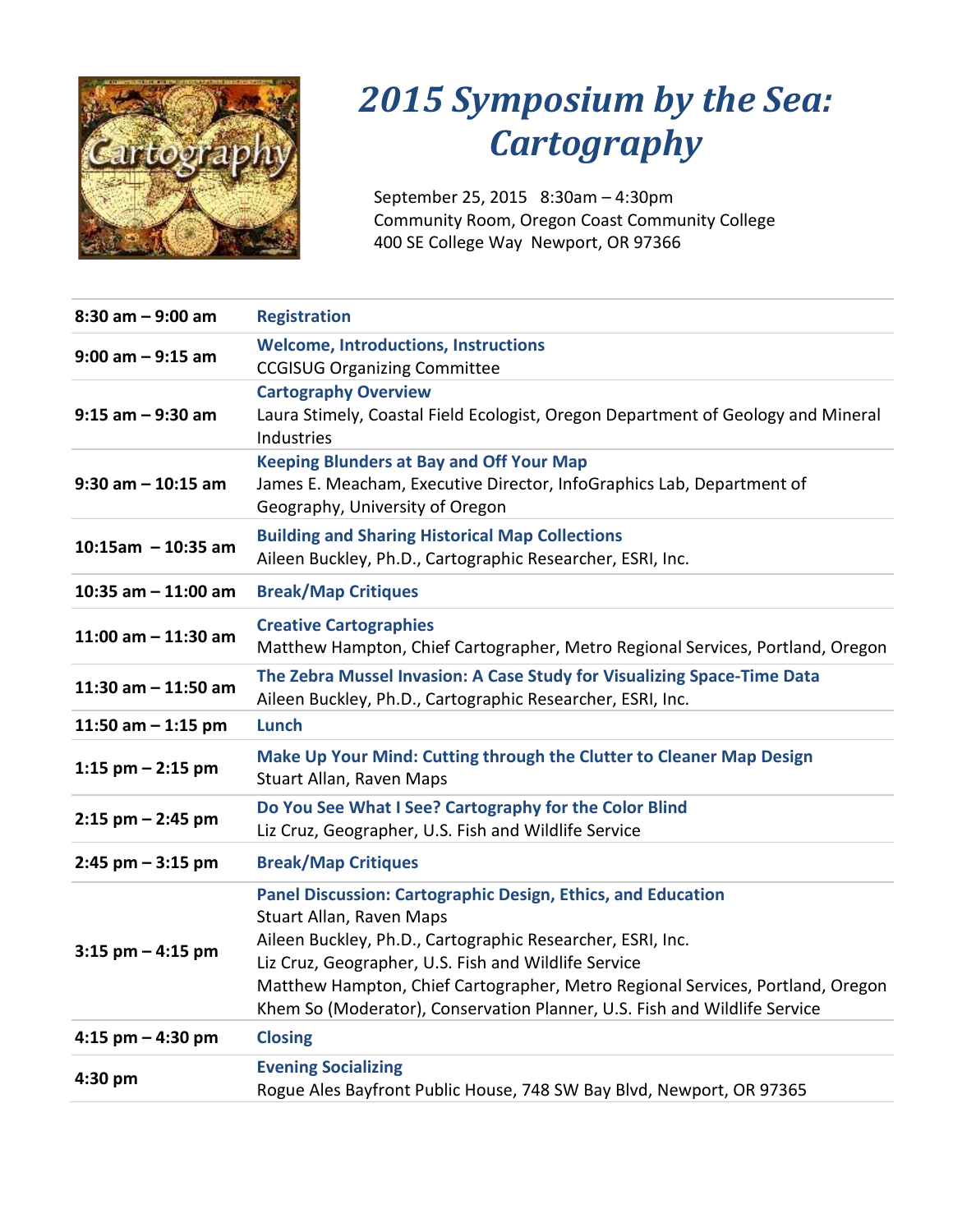### **Presentations**

#### **Keeping Blunders at Bay and Off Your Map** James E. Meacham

**9:30 am – 10:15 am**

#### **Abstract:**

Nothing takes the wind out of your sails more quickly than watching a map you have toiled long hours on come rolling off the press or being presented at a meeting, and notice a major glaring error that was missed. This talk will discuss ways to avoid those types of problems, and other broader design blunders that can make your map difficult or impossible to use. Several cartographic design principles, production strategies, and hard lessons will be presented.

#### **About the Presenter:**

James E. Meacham is a Senior Research Associate and Executive Director and co-founder of the InfoGraphics Lab in the University of Oregon's Department of Geography. He received his MA in Geography at the UO in 1992. Jim is a past president of NACIS and a Past President of the ASPRS Columbia River Region. His interests include map and atlas design, and data visualization. He is a co-author on the *Atlas of Yellowstone* (2012), *Archaeology and Landscape in the Mongolian Altai: An Atlas* (2010) and the *Atlas of Oregon* (2001) publications. He teaches cartography courses at the UO. Jim is currently working as cartographic editor on the creation of the *Atlas of Wildlife Migration: Wyoming's Ungulates*.

#### **Building and Sharing Historical Map Collections** Dr. Aileen Buckley

**10:15 am – 10:35 am**

**Abstract:**

A rich store of information often sits untapped in unexplored library map drawers, inaccessible stores of map publishers, under-utilized archives in museums, and even unknown private collections. The maps in these collections could be invaluable in providing views into the past. The web offers the most beneficial opportunity for making these collections available to wider audiences. In this Workshop, we demonstrate a solution for converting map collections to a format that can be shared online. We explain the processes for scanning, georeferencing, and building metadata for the maps. Then we explain how the map images are organized into services accessible from the web. Finally, we demonstrate a template that can be used to produce the user interface in an explorer app.

#### **About the Presenter:**

Dr. Aileen Buckley is a Professional Cartographer and has been making maps for over 30 years. Her PhD is from Oregon State University, she was on the faculty at University of Oregon, and she is currently an adjunct professor at University of Redlands. Dr. Buckley has published and lectured widely on topics relating to cartography and GIS. She is an author of the "Atlas of Oregon" (2001) and the sixth and seventh editions of "Map Use" (2009 and 2012). She publishes regularly in 30Esri's ArcWatch and ArcUser. She is a past president of the Cartography and Geographic Information Society, and she is currently chair of the U.S. National Committee to the International Cartographic Association and a U.S. Delegate to the ICA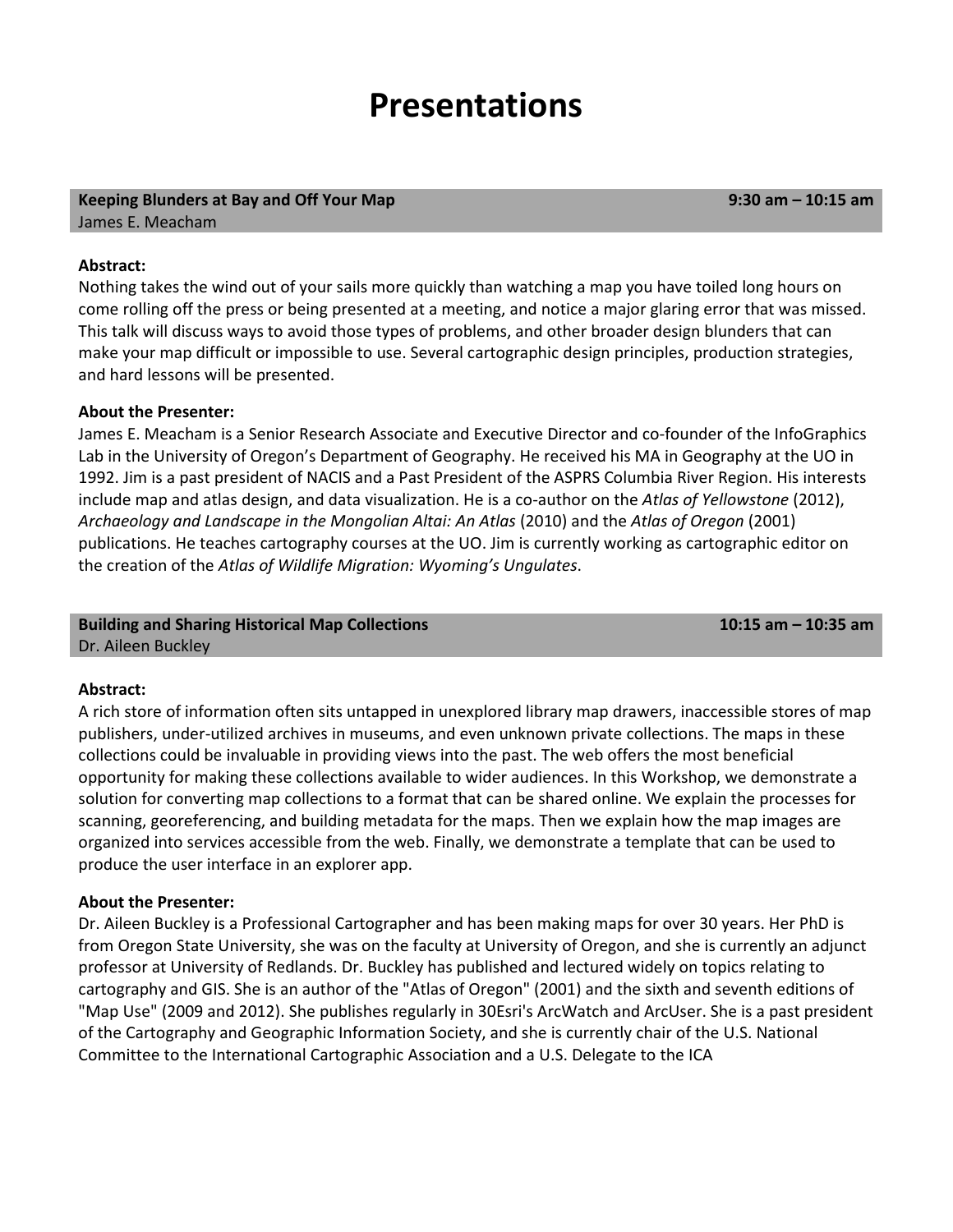### **Presentations**

#### **Creative Cartography** Matthew Hampton

**11:00 am – 11:30 am**

#### **Abstract:**

Creativity is an essential component to the field of cartography. Designing a map involves determining colors, textures, patterns, shapes, sizes, etc. while designing a harmonious layout that leverages the design relationships and reduces the mental cost of understanding. Creativity is the is source of action that pulls these cartographic elements into place, but what if we apply creativity not only the process of map making but to the cartographic product itself. We will explore several different creative approaches within the field of cartography with the hopes of stimulating more.

### **About the Presenter:**

Matthew Hampton has been making maps since 4th grade and was born and raised on the edge of the Columbia River Watershed in Missoula, Montana. After earning a degree in social and cultural Anthropology at Lewis & Clark College in Portland, Oregon, he worked as a wilderness guide in and around the greater Pacific Northwest. This taught him a love for the local landscape and directed him to Master's degree in Geography from Portland State University, putting him on track to a fulfilling career in design cartography and geospatial analysis at Oregon Metro for the last 18 years.

#### **The Zebra Mussel Invasion: A Case Study for Visualizing Space-Time Data**  Dr. Aileen Buckley

**11:30 am – 11:50 am**

#### **Abstract:**

*Dreissena polymorpha*, commonly known as the zebra mussel, has earned a well-deserved reputation as an international dilemma and a national threat. This presentation explores the invasive nature of this extremely detrimental species through visual and analytical analysis of its related space-time data. I used ArcGIS to visually explore the spread of zebra mussels. Then I performed analyzed and visualized patterns of spread over time. Standard deviational ellipses and mean center points gave clues to the extent and direction of spread. Grouping analysis helped determine in which years the patterns of spread were similar. Hex mapping and density mapping provided insights into hot spots with concentrations of sightings. With a more complete understanding of this devastating invasive species, I created story maps to educate the public about the havoc these mussels can wreak and how people can help to stop the invasion by taking precautionary measures